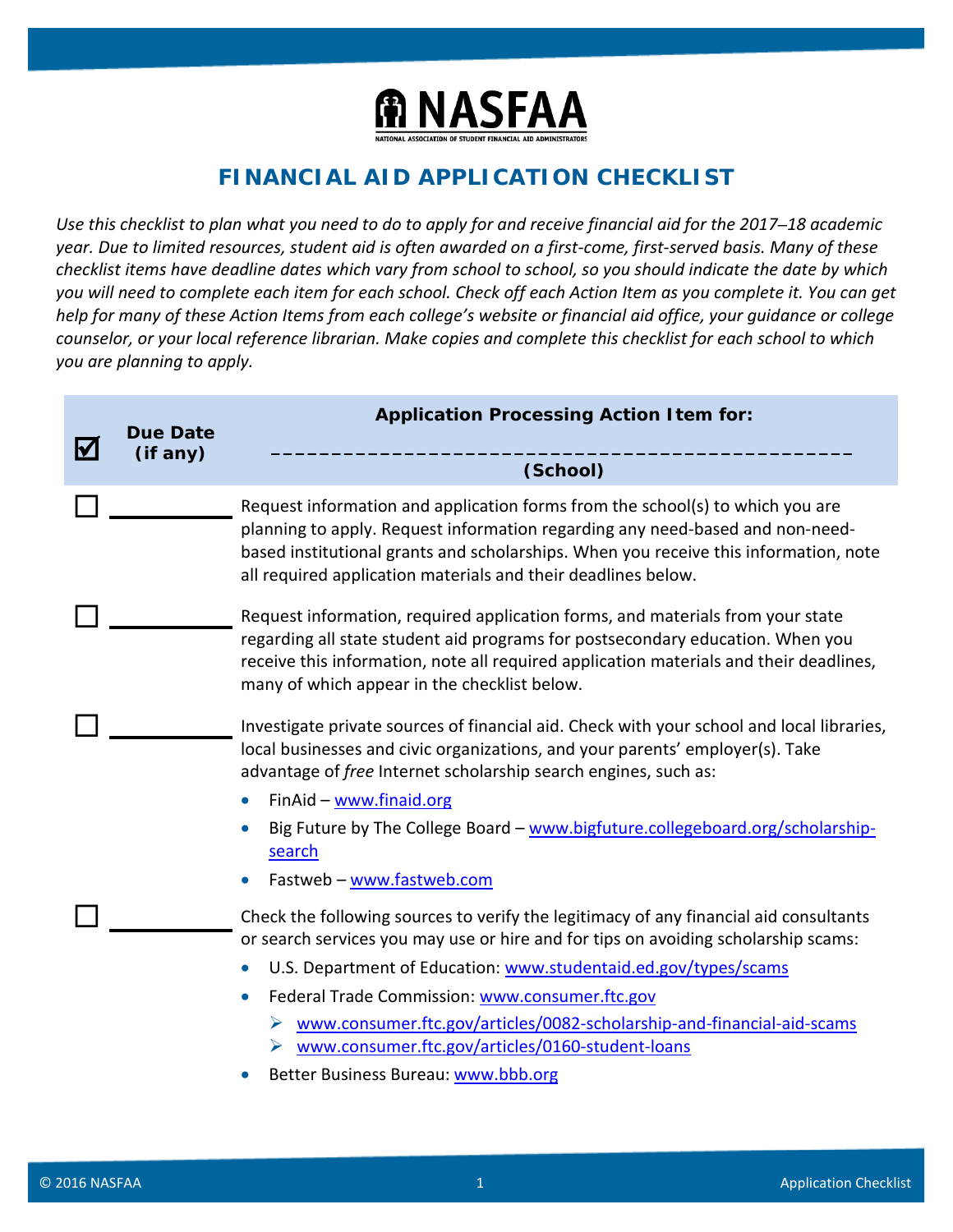| <u>V</u> | <b>Due Date</b><br>(if any) | <b>Application Processing Action Item</b>                                                                                                                                                                                                                                                                                                                                                                                                                                                                                                                                                                                                       |
|----------|-----------------------------|-------------------------------------------------------------------------------------------------------------------------------------------------------------------------------------------------------------------------------------------------------------------------------------------------------------------------------------------------------------------------------------------------------------------------------------------------------------------------------------------------------------------------------------------------------------------------------------------------------------------------------------------------|
|          |                             | Obtain a Federal Student Aid (FSA) ID for use throughout the federal aid process<br>during and after college from the U.S. Department of Education's FSA ID website at<br>fsaid.ed.gov/npas/index.htm. The FSA ID confirms an individual's identity and should<br>only be created by the owner of the FSA ID. Since the FSA ID is used as a legal<br>signature and enables access to numerous Department of Education websites, it<br>should never be shared with others.                                                                                                                                                                       |
|          |                             | File your Free Application for Federal Student Aid (FAFSA®) as soon as possible on or<br>after October 1, 2016. You may file the FAFSA electronically using FAFSA on the Web,<br>which uses built-in edits to help prevent mistakes, at www.fafsa.gov. Alternatively,<br>you may print a PDF FAFSA at www.fafsa.ed.gov/options.htm, or obtain a paper<br>FAFSA by calling the Federal Student Aid Information Center at 1-800-433-3243 or<br>319-337-5665. For the hearing impaired, the telecommunications device for the<br>deaf (TDD) line is 1-800-730-8913. A PDF or paper FAFSA must be mailed for<br>processing, which may cause delays. |
|          |                             | Complete and submit all institutional financial aid application materials before all<br>deadlines.                                                                                                                                                                                                                                                                                                                                                                                                                                                                                                                                              |
|          |                             | Apply for state financial aid before the application deadline and promptly reply to<br>any requests for additional information.                                                                                                                                                                                                                                                                                                                                                                                                                                                                                                                 |
|          |                             | Promptly respond to any school requests for additional information or<br>documentation, such as copies of tax return transcripts, verification worksheets, or<br>other forms.                                                                                                                                                                                                                                                                                                                                                                                                                                                                   |
|          |                             | Review your Student Aid Report (SAR), which is sent to you via email or postal mail<br>after you file the FAFSA, for accuracy. If necessary, correct inaccurate items online at<br>www.fafsa.gov or on the paper SAR, if you receive one.                                                                                                                                                                                                                                                                                                                                                                                                       |
|          |                             | Read all application materials and financial aid notifications. Most financial aid funds<br>have conditions for receipt and renewal, such as earning a certain grade point<br>average (GPA) or being enrolled full time. Details are important, so be sure to avoid<br>costly mistakes!                                                                                                                                                                                                                                                                                                                                                         |
|          |                             | Promptly sign and return your financial aid award letter if your school requires your<br>signed acceptance of the aid being offered. Some schools give students the option of<br>accepting financial aid awards electronically. Contact the financial aid office if you<br>have any questions about your award.                                                                                                                                                                                                                                                                                                                                 |
|          |                             | Notify the financial aid office if you have applied for assistance, but no longer wish to<br>attend the school.                                                                                                                                                                                                                                                                                                                                                                                                                                                                                                                                 |